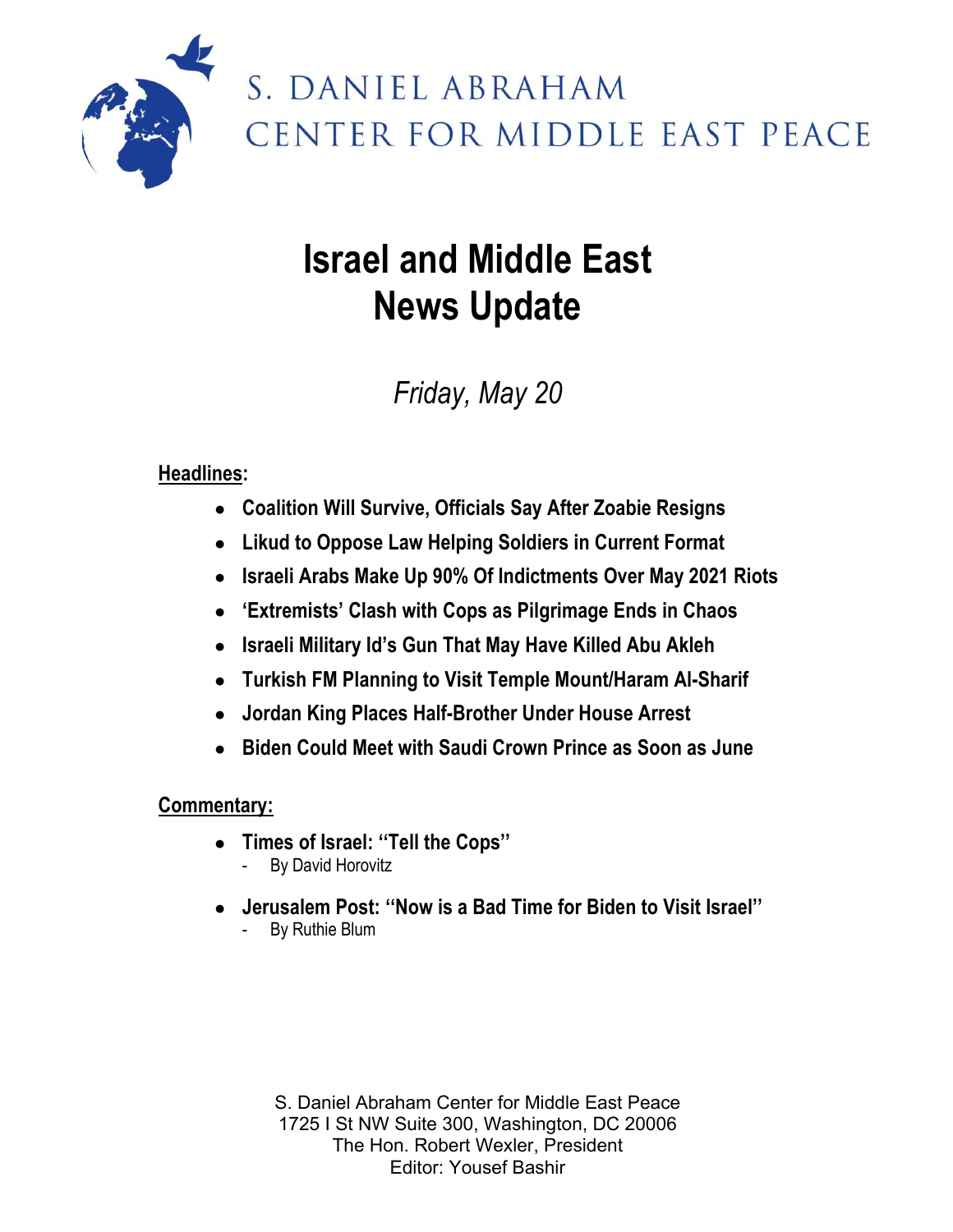## **News Excerpts**

May 20, 2022

#### **Ynet News**

### **Coalition Will Survive, Officials Say After Zoabie Resigns**

**Coalition sources remained hopeful that despite the announced resignation of Meretz MK Ghaida Rinawie Zoabi, which handed the opposition a majority in the Knesset, the government of Prime Minister Naftali Bennett might survive. The surprise move however, raised fears of a snowball effect among government officials, fearing it will prompt further resignations of coalition members who may seek to improve their chances ahead of an election campaign, should the government fall. While party officials said they believed Rinawie Zoabi might reconsider her move, Prime Minister Naftali Bennett who called his own Yamina party members to an emergency meeting, decided to postpone it, citing technical reasons. The coalition was already dealt a major blow when Yamina legislator and coalition whip Idit Silman defected to the opposition last month. Political sources said they believed elections, which would be fifth in three years, are closer than ever and could take place as early as September. Dig Deeper ''New Elections Creep Closer with Resignation, but Coalition of 59 Not Buried Yet'' (Times of Israel)**

#### **Arutz Sheva**

### **Likud to Oppose Law Helping Soldiers in Current Format**

**The Likud faction voted unanimously in favor of an amendment to the "From Uniform to University" Law, so that it provide a scholarship of 100% for discharged IDF fighters seeking to enroll in university. The decision means that the Likud will oppose the law in the version promoted by the coalition. The Likud's decision follows an announcement by Prime Minister Naftali Bennett, Defense Minister Benny Gantz and Foreign Minister Yair Lapid who said they would bring the "From Uniform to University" Law to a vote in the Knesset on Monday, in an attempt to humiliate the Likud. Dig Deeper ''Opposition Celebrates as Coalition Becomes Minority: 'No Right to Exist'' (Times of Israel)**

#### **Ha'aretz**

### **Israeli Arabs Make Up 90% Of Indictments Over 2021 Riots**

**Over 600 people have been indicted for offenses allegedly committed during the May 2021 riots in Israel, and nearly 90% of those indicted are Arab, statistics from the State Prosecutor's Office showed. In May 2021, a nationwide wave of violence occurred in Israel, particularly in mixed Jewish-Arab cities, throughout the fighting between Israel and Gaza in "Operation Guardian of the Walls." Of the 616 indictments issued, 545 were against Arabs accused of rioting, acts of terror and violence, while 71 were against Jews; minors were indicted in 162 cases; in the Jerusalem district, 131 indictments were issued; in the Haifa district, 79; and in the southern district, 70. So far, in 80 cases that have been completed, suspects were sentenced to prison time. In some cases, the prosecution appealed lighter sentences issued by a lower court to the Supreme Court, which increased the penalty. Dig Deeper ''Believe in Security' Campaign Rolled Out to Combat Rising Violence, Crime in Arab Areas'' (Jerusalem Post)**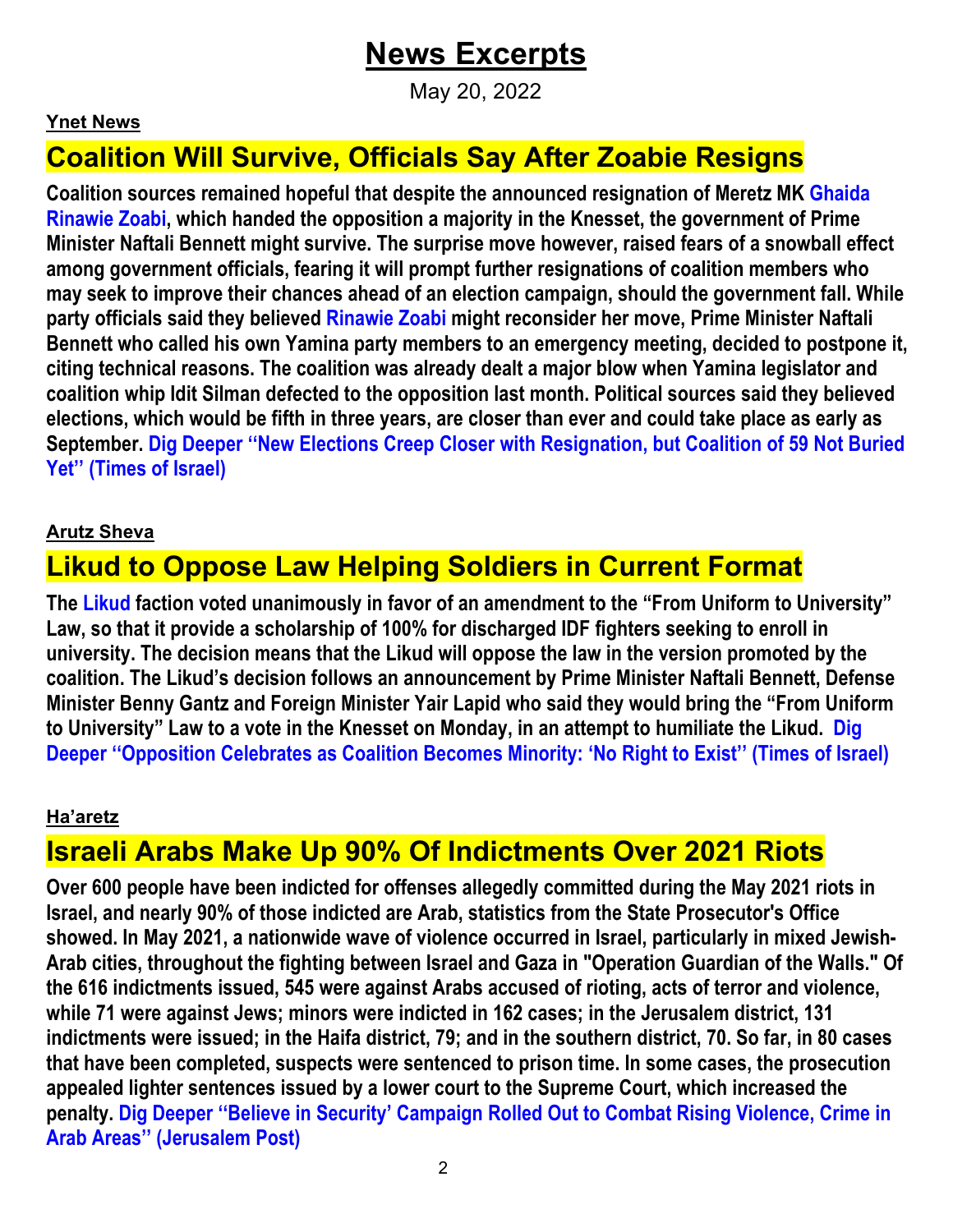#### **Times of Israel**

### **'Extremists' Clash with Cops as Pilgrimage Ends in Chaos**

**Dozens of ultra-Orthodox worshipers broke through police barricades to enter the tomb site of Rabbi Shimon bar Yochai on Mount Meron, nearly trampling the people inside, in a chaotic capstone to the Lag B'Omer holiday after police had successfully managed to restrict crowd sizes. Footage showed the throngs of pilgrims pushing through barricades to enter the room in which bar Yochai's tomb is located as those inside push them back and yell for them to stop — exactly the type of situation police had strived to prevent following a last year's gathering when 45 people were crushed to death in the deadliest civil disaster in Israeli history. Additional footage from the scene showed cops clashing with pilgrims attempting to push into the compound. The intruders were later seen celebrating after apparently breaking through the cordon to the site's central courtyard in a densely packed crowd. The riots occurred just ahead of a state memorial service planned to commemorate victims of last year's deadly crush. Dig Deeper ''Police Close Down Religious Festival After Extreme Ultra-Orthodox Rush Meron's Religious Site'' (Ynet News)**

#### **Associated Press**

### **Israeli Military ID's Gun That May Have Killed Abu Akleh**

**The Israeli military has identified a soldier's rifle that may have killed Al Jazeera journalist Shireen Abu Akleh, but said it cannot be certain unless the Palestinians turn over the bullet for analysis, a military official said. The confirmation marked a small sign of progress in the investigation into the killing of Abu Akleh, who was fatally shot on May 11 while covering an Israeli military raid in the occupied West Bank. Palestinian officials, along with fellow journalists who were with Abu Akleh, have said Israeli troops stationed nearby killed her. The Israeli army says she was shot during a battle between troops and Palestinian gunmen, and it cannot be determined who fired the fatal bullet without a proper analysis. Israel has called for a joint investigation with the Palestinians. But the Palestinians, who have the bullet, have refused, saying they don't trust Israel. They say they are conducting their own investigation and are ready to cooperate with any country except for Israel.**

#### **Times of Israel**

### **Turkish FM Planning to Visit Temple Mount/Haram Al-Sharif**

**Turkish Foreign Minister Mevlut Cavusoglu is expected to visit Israel next week and plans to go to the flashpoint Temple Mount/Haram Al-Sharif holy site, according to a report. Cavusoglu visiting Israel would be a diplomatic breakthrough for the two countries, but his intention to visit the sensitive site in Jerusalem's Old City has sparked some tensions between Turkey and Israel, Kan reported. Cavusoglu plans to go to the compound without any Israelis accompanying him, the report said, citing "an official familiar with the details." His plan has also sparked an argument involving the Shin Bet internal security service about the security protocol for his visit, the report said. Cavusoglu was supposed to visit in April, but that the date was pushed back because Israel wanted to avoid further stoking a tense situation in Jerusalem during Ramadan, Kan reported. Foreign officials sometimes visit the Western Wall, but not the Temple Mount/Haram Al-Sharif, while in Jerusalem.**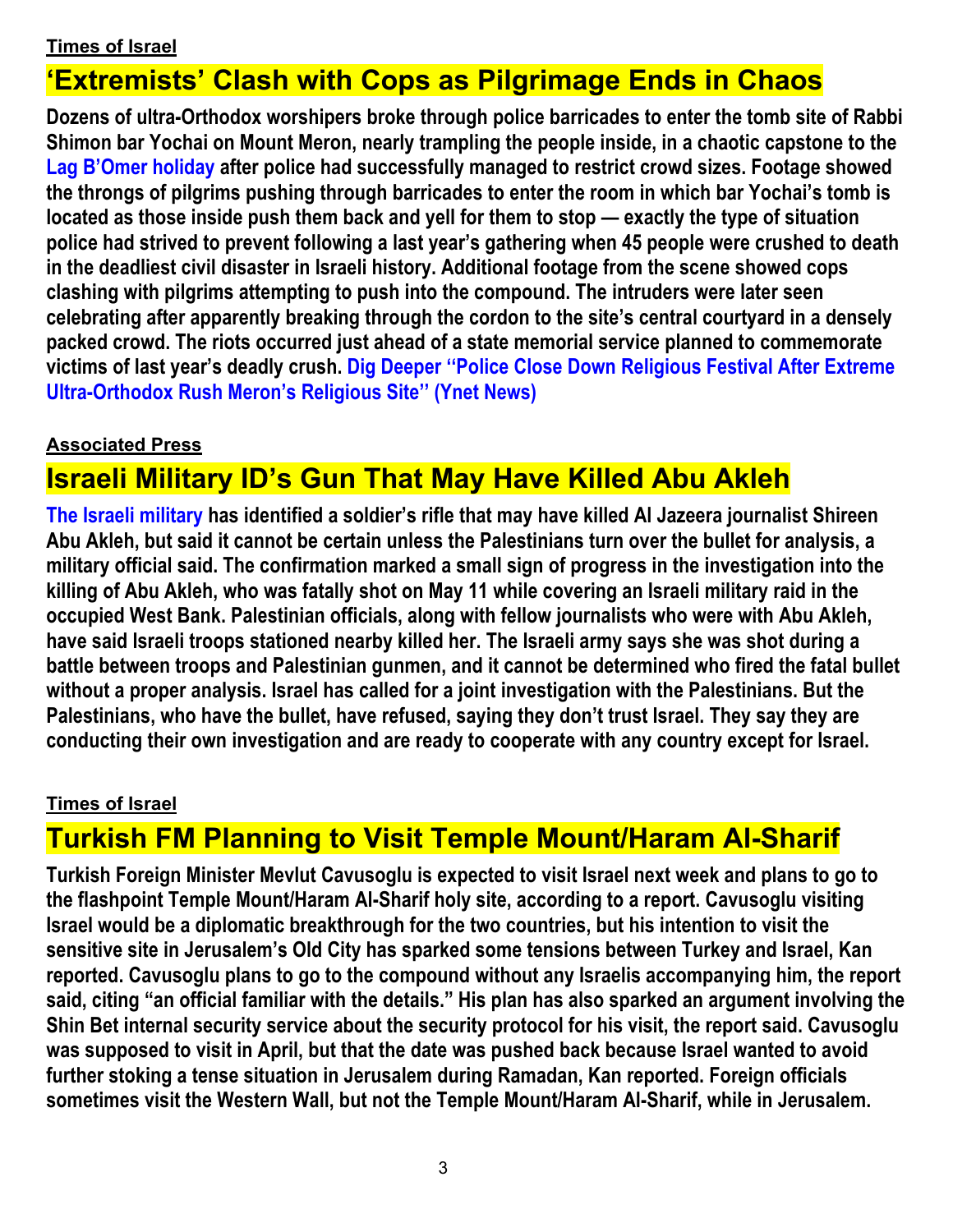#### **Reuters**

## **Jordan King Places Half-Brother Under House Arrest**

**Jordan's King Abdullah said he was restricting the movements of his estranged half-brother Prince Hamza and curtailing his contacts with the outside world to ensure he does not act against his country's interests. Hamza, a former heir to Jordan's throne who was placed under house arrest last year, was accused in April 2021 of trying to destabilize the monarchy in a foreign-inspired plot, but was spared punishment after pledging allegiance to the King. A royal court statement said the monarch had approved a recommendation by a royal family council that decreed restrictions on the estranged prince's movements, place of residence and communications. A royal chief adviser, Bassem Awadallah, and a minor royal were sentenced to 15 years in jail for their involvement in the alleged plot. Hamza, 42, was named Crown Prince when King Hussein died in 1999 and Abdullah became king, but lost that title five years later when Abdullah installed his own son as heir as stipulated under the constitution. The feud shook Jordan's image as a haven of stability in the unpredictable Middle East. Dig Deeper ''Jordan King Places 'Erratic' Half-Brother Under House Arrest'' (Associated Press)**

#### **I24 News**

### **Biden Could Meet with Saudi Crown Prince as Soon as June**

**The White House is working on setting up the first meeting between United States President Joe Biden and Saudi Crown Prince Mohammed bin Salman as early as next month, CNN reports. The potential in-person meeting would take place while the president is on an overseas trip, which would likely include his first visit to Israel and the Middle East since assuming office. The diplomatic exchange would likely take place during a meeting of the Gulf Cooperation Council (GCC) in Riyadh — the Kingdom currently holds the presidency of the GCC. CNN cited "current and former US officials" in its reporting. "You should count on something like this happening, it just comes down to when, not if," a former US official familiar with the discussions told CNN. In a break from his predecessor Donald Trump's friendly relations with the Saudis, Biden has taken a more critical stance toward Riyadh's human rights record. The talk of rapprochement with the Saudis comes at a time of higher gas prices in the US. Saudi Arabia is the world's largest exporter of crude oil. A team from the Biden administration was in Israel earlier this month to prepare for the potential presidential visit to the Jewish state. The president is likely to add Israel and possibly the West Bank to meet with Palestinian Authority President Mahmoud Abbas as a stop on his Europe trip, either before a G7 meeting in Germany or after a NATO summit in Spain.**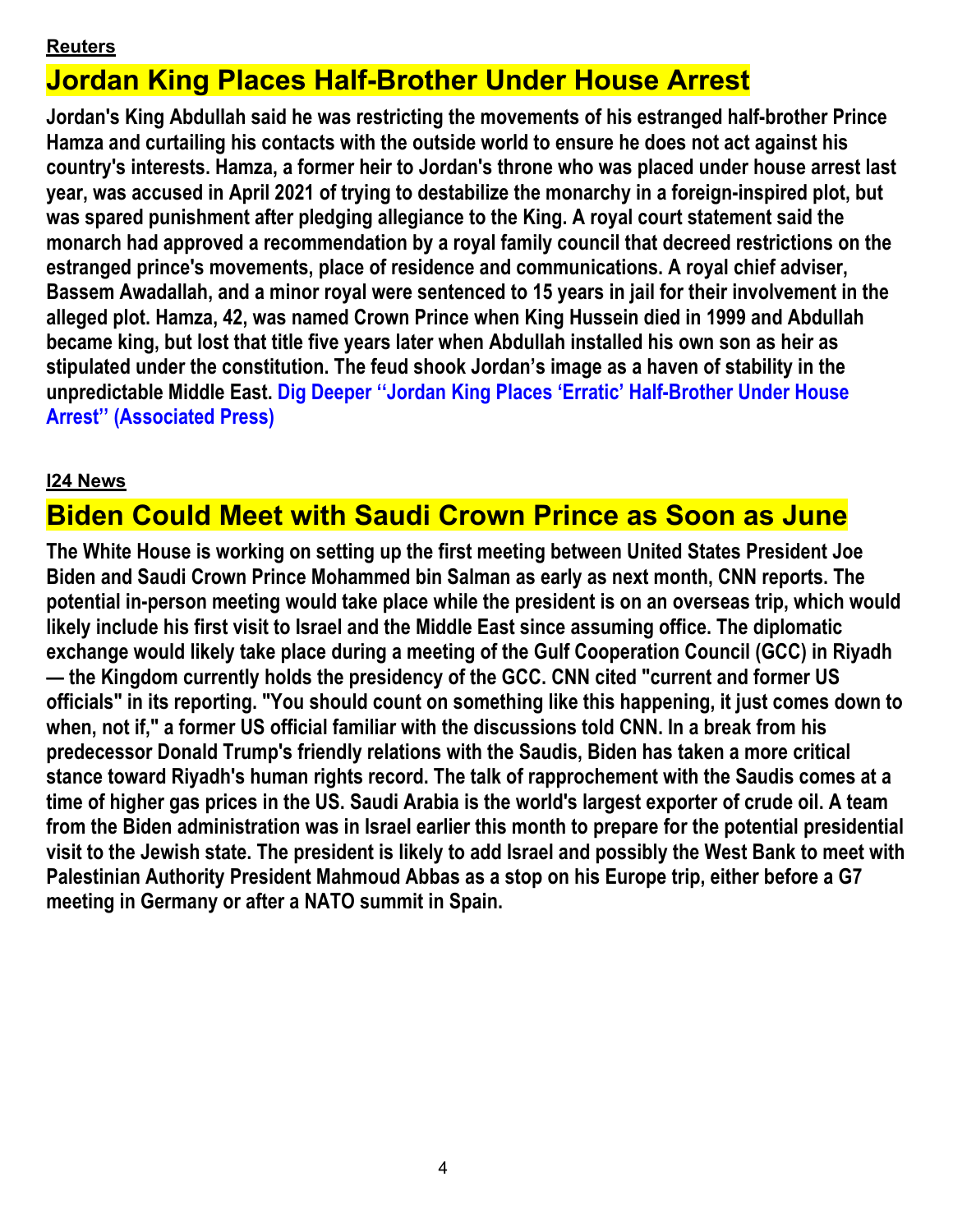#### **Times of Israel – May 20, 2022**

### **Tell the Cops**

By David Horovitz

- **On Monday night, during a long and large funeral procession in and outside Jerusalem's Old City for a 21-year-old Palestinian, Walid a-Sharif, Israeli police came under sustained violent attack. A-Sharif had died after being injured in contested circumstances during clashes with Israeli police on the Temple Mount/Haram Al-Sharif last month. The Palestinians claim he was hit by a sponge-tipped bullet; police said he fell and hit his head while throwing rocks at them outside Al-Aqsa Mosque; Hadassah hospital, which tried to save his life, said he had not been hit by live ammunition. After his death, a-Sharif was claimed by Hamas as a member.**
- **In the course of a funeral march joined by thousands, stones, bottles and fireworks were hurled at the cops, as were slabs and various other heavy objects, some from high up in buildings overlooking the funeral procession. Police responded with riot control and crowd dispersal methods, including the use of clubs, rubber bullets, and stun grenades. At the height of the violence, parts of East Jerusalem resembled a war zone. Several people — cops and Palestinians — were injured. Moshe Nussbaum, a veteran Israeli TV police reporter who has covered innumerable similar incidents, marveled on Channel 12's prime time news that nobody had been killed. Assessing one more in an endless stream of challenging operations, the police force might chalk up its handling of the night's events as a relative success.**
- **Bitter Palestinian nationalist violence in the heart of Israel's sovereign capital, pumped up by Hamas and other Palestinian extremists hostile to Israel's very existence, was faced down without loss of life and with order eventually restored to the streets.**
- Understaffed and underfunded, Israel's police routinely grapple with an array of **extraordinary challenges such as Monday night's funeral march. Along with the rest of the security establishment in recent weeks, the cops have been battling a surge in deadly terrorism — desperately trying to prevent the attacks, to tackle the perpetrators while the attacks are underway, to locate the killers when they've fled. They're on constant alert for a repeat of last May's intra-Israel Arab-Jewish violence in our so-called mixed cities. They're called into action to prevent Jewish extremists — now led by the far-right Knesset member Itamar Ben Gvir — adding fuel to the fire. They're belatedly attempting to crack down on organized crime, "honor killings" and other murderous horrors in the Arab sector.**
- **On Wednesday and Thursday they've been deployed in their thousands working to prevent a repeat of last year's devastating crowd crush at the Mount Meron Lag B'Omer festivities, where 45 people were killed in Israel's worst-ever civilian disaster. And that's only a small part of their responsibilities and obligations. All of which is essential to say before turning to Friday's funeral in Jerusalem of the Al Jazeera journalist Shireen Abu Akleh — an unmitigated fiasco for police, and by extension, Israel.**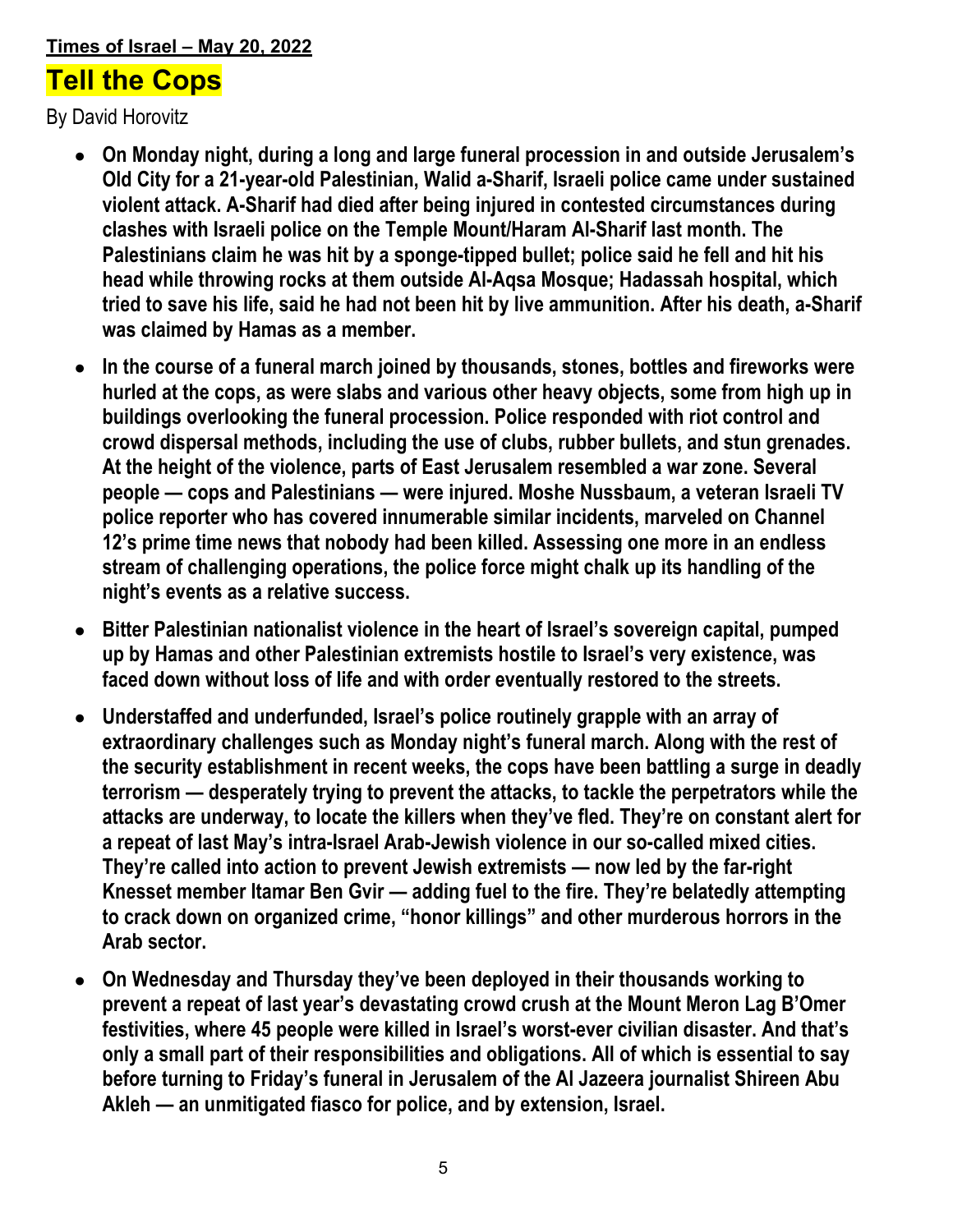- **The Israeli news cycle has quickly moved on — to the IAF's drills for an Iran strike, new coalition twists, Meron, the Netanyahu trial — but the global and regional impact will not fade quickly. An experienced reporter, familiar and trusted by millions upon millions of viewers in this region and beyond, Abu Akleh was shot dead in immensely contested circumstances last Wednesday. She was covering an IDF operation — part of the army's escalated counterterrorist activities in the hotbed Jenin area — that turned into a massive firefight between Israeli soldiers and Palestinian gunmen. In a case cynically misrepresented by Hamas (of course) and the Palestinian Authority (dismally but unsurprisingly) as a deliberate Israeli killing, Abu Akleh was apparently caught fatally in the crossfire — possibly by an Israeli bullet that missed the Palestinian gunman it was aimed at, and possibly too by errant Palestinian gunfire. We await a credibly definitive answer; we may have to wait some time.**
- **Israel's official public handling of the tragedy was not particularly impressive. It failed to explain what the IDF was doing in Jenin in the first place; its leaders from the prime minister on down asserted that Abu Akleh was likely killed by Palestinian fire when, as the IDF chief Aviv Kohavi subsequently explained, there was no way yet of knowing whose bullet killed her. But Israel promised a full investigation, reached out to (and was rebuffed by) the Palestinians, and Kohavi found the right tone and vocabulary to express regret at her death. Her funeral was another matter altogether. The orders given to the police, and the way in which they were carried out, reflected a failure to internalize the significance of the death of a prominent, even iconic, journalist killed in hugely contested circumstances, now being laid to rest in Jerusalem.**
- **Attacking mourners outside the Jerusalem hospital where her casket was setting off en route to the Old City and thence the Mount Zion cemetery, all but toppling the casket to the ground in the process, even marauding, batons drawn, into St. Joseph's hospital itself, the cops showed spectacular heavy-handedness and insensitivity at a landmark event in our capital city — and wound up doing the absolute opposite of ensuring law and order.**
- **With apparent reluctance, the police force is now investigating its handling of the incident. In a series of official statements, it has thus far claimed that it was compelled to intervene outside the hospital "to disperse the mob" of "300 rioters" who had seized the casket and were planning to walk it to the Old City rather than have it transported in a hearse, against the agreements reached by police with Abu Akleh's family. Anton Abu Akleh, Shireen's older brother, told The Times of Israel this claim was illogical and untrue: "Everyone who was there was there to mourn Shireen. What's this mob they're talking about? And even if there were one or two, how many police do you need to deal with it?" Officers went into the hospital itself, the police said, because there were hundreds of "lawbreakers" inside who were throwing stones, bottles and other objects at them. Footage and witnesses from the funeral also indicate that the police sought throughout the protracted funeral to prevent mourners raising the Palestinian flag — and that this effort fueled repeated confrontations.**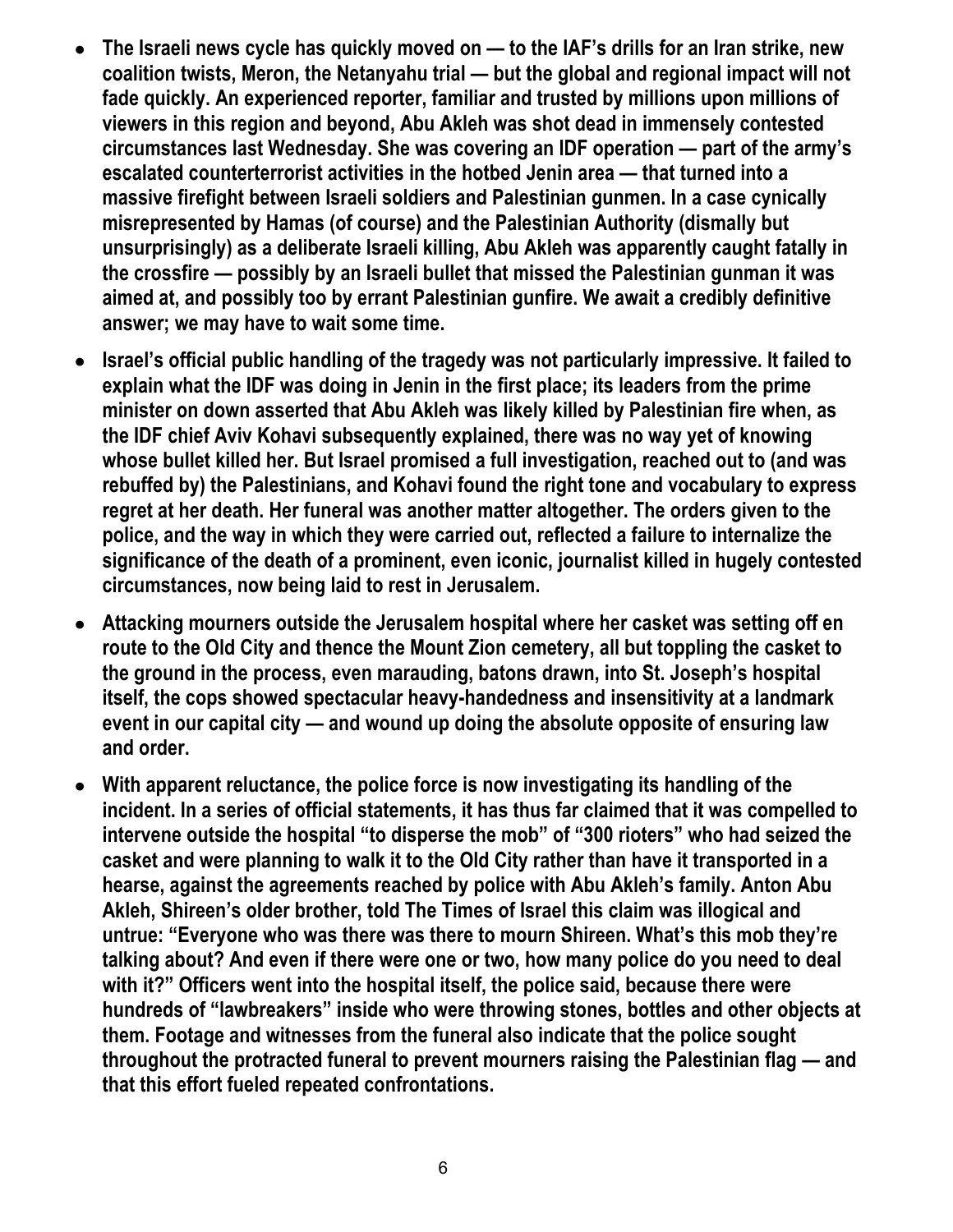- **The dismal saga raises innumerable questions about the police preparation for, and handling of, what was manifestly going to be a globally resonant event — one for which international media outlets had set up live and protracted coverage. Among them: Why did police apparently believe that Abu Akleh's family would be capable of ensuring that the funeral played out as the police hoped it would? Why did officers enter the hospital grounds at all? If mourners wanted to carry the coffin for longer distances than anticipated, so what? Is it the case, as reported by the Haaretz daily, that police preparations for the event were overseen by the Jerusalem District police chief, Doron Turgeman… from Germany where he was on an official visit? Also, did Turgeman give long-distance orders that Palestinian flags be confiscated? And if so, why? It is not illegal to raise the Palestinian flag in Israel; rather, police are generally told to intervene only where the flying of the Palestinian flag is causing public disorder, to prevent an escalation. In this case, it would seem, it was the very police intervention that escalated the public disorder.**
- **The policing of Shireen Abu Akleh's funeral was plainly intended to underline Israeli sovereignty in and around Jerusalem's Old City, and clamp down on displays of Palestinian nationalism. Instead, it utterly contradicted Israel's strategic interest in acting, and being seen to act, as the responsible, temperate authority in our bitterly contested capital, and bolstered international empathy for Palestinian claims and complaints here. And however untenably eager officers were to carry out their orders on the day, it is the top echelons, and their political overseers, who need to answer for that. This was not the funeral of a Hamas-linked rioter. It was the ultrasensitive burial of a journalist killed in intensely controversial circumstances in the course of her work, being laid to rest in the city where she was born — a disputed city, in which Israel has taken on historic rights and solemn responsibilities.**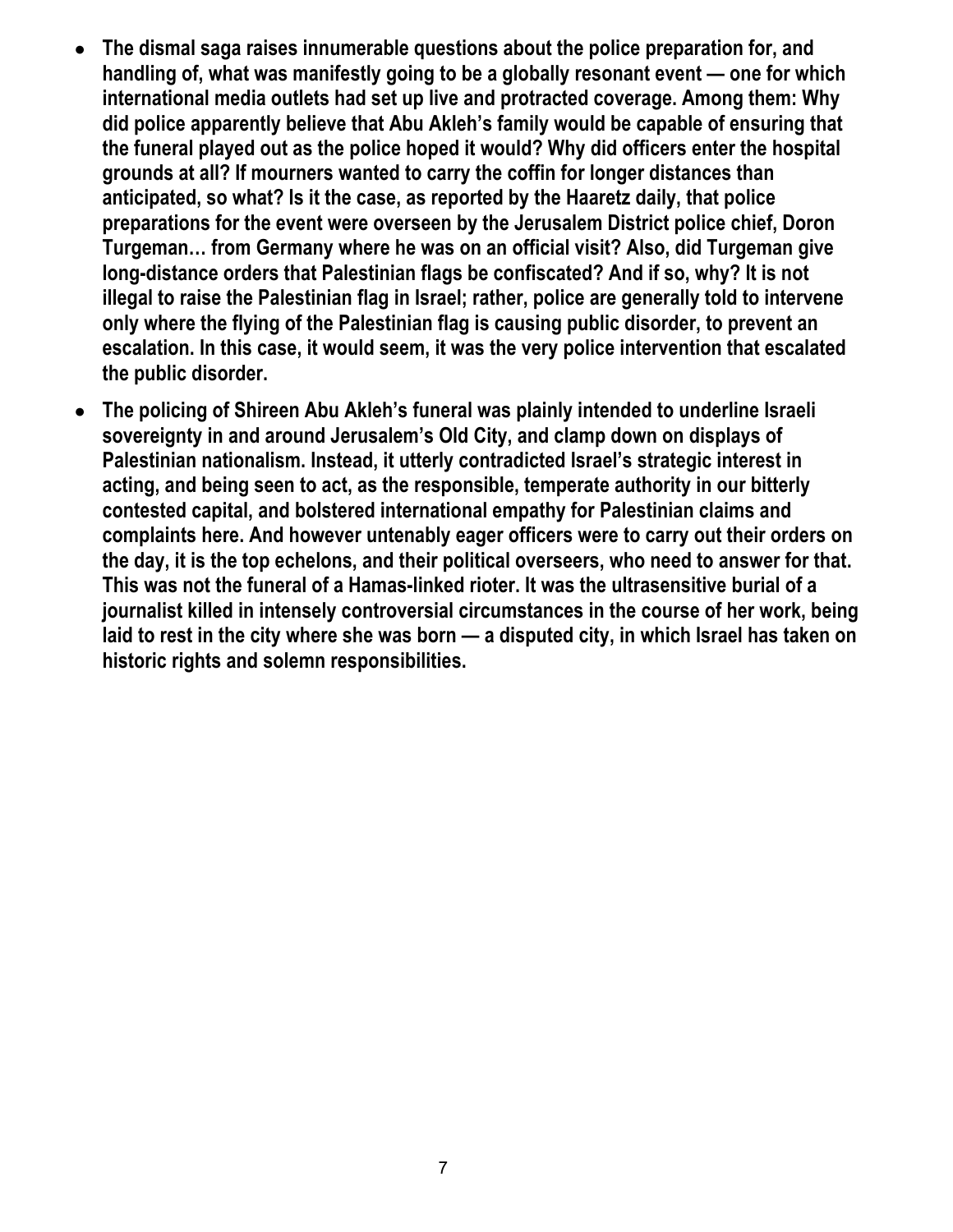### **Jerusalem Post – May 20, 2022 Now is a Bad Time for Biden to Visit Israel**

By Ruthie Blum

- **No good can come of a visit to Israel by US President Joe Biden. If he does show up, as reportedly planned, at the end of June or beginning of July, it will only serve to enhance the fantasies of the faltering government of Prime Minister Naftali Bennett and Alternate PM and Foreign Minister Yair Lapid. What such a sojourn will not accomplish is a strengthening of the sane patriotic majority in both countries. Though the administration in Washington reiterates statements about the important US-Israel bond, many of its members have an unhealthy affinity to enemies of the Jewish state. The Democratic Party from which Team Biden hails includes among its ranks politicians who talk about the need for Israelis and Palestinians to "return to the negotiating table" for the purpose of achieving a "two-state solution." They suffer from peace-process-related amnesia.**
- **This is a condition whose key symptom is forgetting or ignoring repeated Israeli concessions, all of which were both preceded and followed by an uptick in Palestinian jihadist operations. People suffering from this disorder point to Israel's "occupation of Palestine" after the 1967 Six-Day War. They continue to harbor the ridiculous notion that the conflict is rooted in real estate, and cling to the failed "land for peace" formula. BUT THE party favored by American Jews also contains open anti-Semites. These radicals no longer even bother adding the tired caveat about legitimate criticism of Israel. They go right for the jugular, making no bones about their opposition to the Zionist enterprise.**
- **Congresswoman Rashida Tlaib is a prime example. The House rep from Michigan with Palestinian parents accuses Israel of original and perpetual sin. To vindicate this hatred, she and her cohorts in the so-called "Squad" spew venom by distorting history and current events. Though such is the stuff that Hamas, the PLO, Islamic Jihad and ISIS propaganda is made of, Tlaib is an elected legislator in the US Congress. And she's milking that for all it's worth. Her latest act of aggression is a resolution that she introduced earlier in the week in honor of the 74th anniversary of the "Nakba," the "catastrophe" of Israel's establishment.**
- **"This Sunday was a day of solemn remembrance of all the lives lost, families displaced, and neighborhoods destroyed during the violent [sic] and horror of the Nakba," she wrote in a press release on Monday. "The scars bourn [sic] by the close to 800,000 Palestinians who were forced from their family homes and their communities, and those killed are burned into the souls of the people who lived through the Nakba." Her lies about 1948 wouldn't be complete, of course, without an equally vitriolic reference to the present. Calling the May 11 killing of Al Jazeera correspondent Shireen Abu Akleh in the crossfire between IDF forces and Palestinian terrorists an "assassination" by Israel, she said that the incident "made all the too clear [that] the violence and war crimes are an ongoing and ever-present assault on the existence and humanity of the Palestinian people. The Israeli apartheid government's ongoing ethnic cleansing seeks to degrade Palestinian humanity and break the will of the people to be free." She then let her true allegiance show, and it's not to the United States.**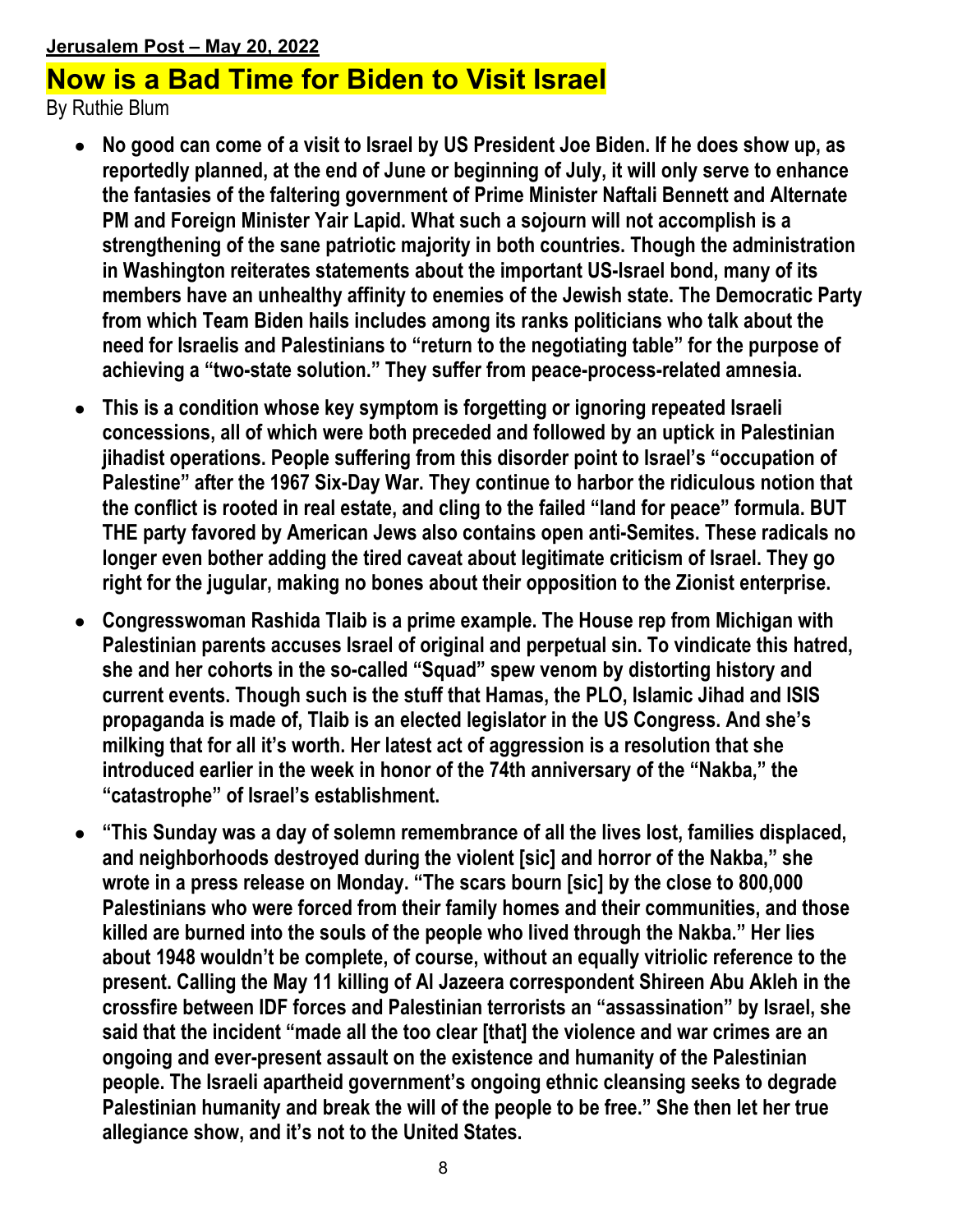- **"Fortunately, as Palestinians and their allies prove time and time again, we will persist no matter the circumstances, until peace, freedom, equity and respect for all people are secured and protected," she insisted. She proceeded to provide background from the Institute for Middle East Understanding, a far-Left, George Soros-funded pro-Palestinian advocacy NGO as proof of Israel's inherent evil. The Nakba, she explained, is the "mass expulsion of Palestinian Arabs from British Mandate Palestine during Israel's creation (1947-49)." This "catastrophe," she asserted – in a rambling, run-on sentence rife with errors of punctuation and grammar – "did not end in 1948 and continues to this day in the form of Israel's ongoing theft of Palestinian land for illegal settlements and segregated communities in the Palestinian West Bank, including East Jerusalem, its destruction of Palestinian homes and agricultural land, revocation of residency rights, deportations, periodic brutal military assaults that result in mass civilian casualties such as the one that took place in Gaza in the summer of 2014 and spring of 2021, and the denial of the internationally-recognized legal right of return of millions of stateless Palestinian refugees."**
- **Tlaib's proposed resolution, cosponsored by fellow House Democrats Alexandra Ocasio-Cortez and Jamaal Bowman of New York, Ilhan Omar and Betty McCollum of Minnesota and Cori Bush of Missouri – and endorsed by the anti-Zionist NGOs Jewish Voice for Peace Action, Americans for Justice in Palestine Action, Project48 and the United States Campaign for Palestinian Rights – "promotes better education about and understanding of the tragedy, while rejecting the efforts of Nakba denialists [sic] to enlist the US government's support for their deeply bigoted historical revisionism."**
- **AS OF YET, Biden hasn't commented on this travesty. Perhaps the press is too fearful of a gaffe on his part to request a reaction. In any case, Biden has been nervous from the get-go about the disproportionate power of and pressure from the loud-mouthed "progressives" in his party. This is why he sucked up to Tlaib exactly a year ago, in the midst of Operation Guardian of the Walls, Israel's war against Hamas terrorists in Gaza. Intercepting him as he landed in Michigan to deliver a speech at the Ford Motor Co. truck plant in Dearborn, she dressed him down for expressing to then-Israeli prime minister Benjamin Netanyahu "his firm support for Israel's right to defend itself against indiscriminate rocket attacks, [and] welcomed efforts to address intercommunal violence and to bring calm to Jerusalem." He could have reminded her, however sheepishly, that his conversation with Netanyahu included a call for a ceasefire. Instead, he paid tribute to her during his talk at the Ford plant.**
- **Flubbing her first name by referring to her three times has "Rashid," he announced: "I want to say to you that I admire your intellect; I admire your passion; and I admire your concern for so many other people. And from my heart, I pray that your grandmom and family [in the Palestinian Authority] are well, and I promise I'm going to do everything to see that they are on the West Bank. You're a fighter, and God thank you for being a fighter." THE IRONY is inescapable. Despite Biden's many moves to reverse his predecessor's policy of holding the Palestinian Authority accountable for its intransigence and "pay for slay" mechanism, as long as he so much as mentions that Israel is a US ally, he cannot appease the likes of Tlaib.**